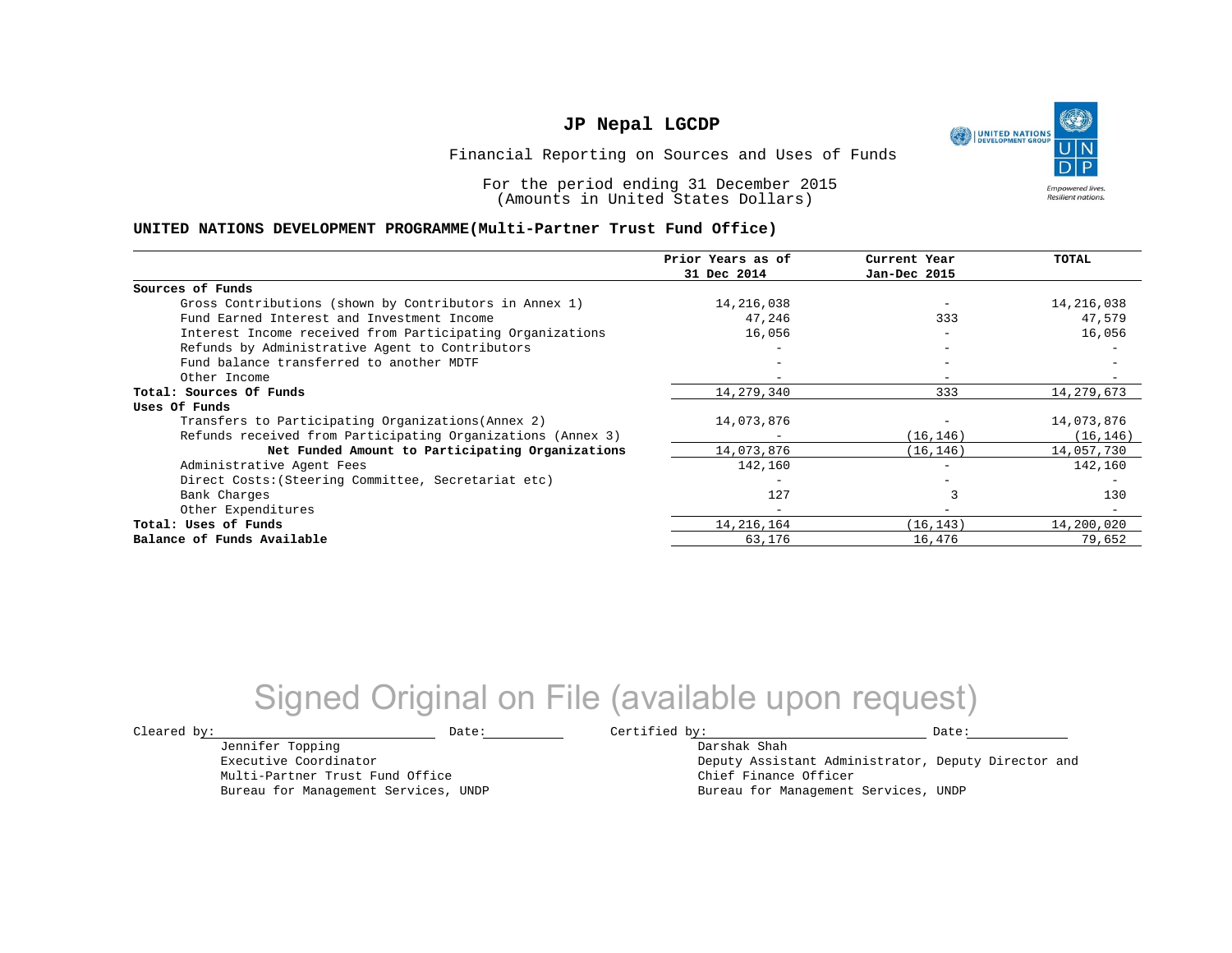

Financial Reporting on Sources and Uses of Funds

For the period ending 31 December 2015 (Amounts in United States Dollars)

#### **UNITED NATIONS DEVELOPMENT PROGRAMME(Multi-Partner Trust Fund Office)**

**Annex - 1: Gross Contributions**

|                                | Prior Years as of | Current Year             | TOTAL      |
|--------------------------------|-------------------|--------------------------|------------|
|                                | 31 Dec 2014       | Jan-Dec 2015             |            |
| Contributors                   |                   |                          |            |
| DEPARTMENT FOR INT'L DEVELOPME | 11,809,639        | $\overline{\phantom{a}}$ | 11,809,639 |
| GOVERNMENT OF DENMARK          | 2,406,399         | $\overline{\phantom{0}}$ | 2,406,399  |
| Total: Contributions           | 14,216,038        | $-$                      | 14,216,038 |

## Signed Original on File (available upon request)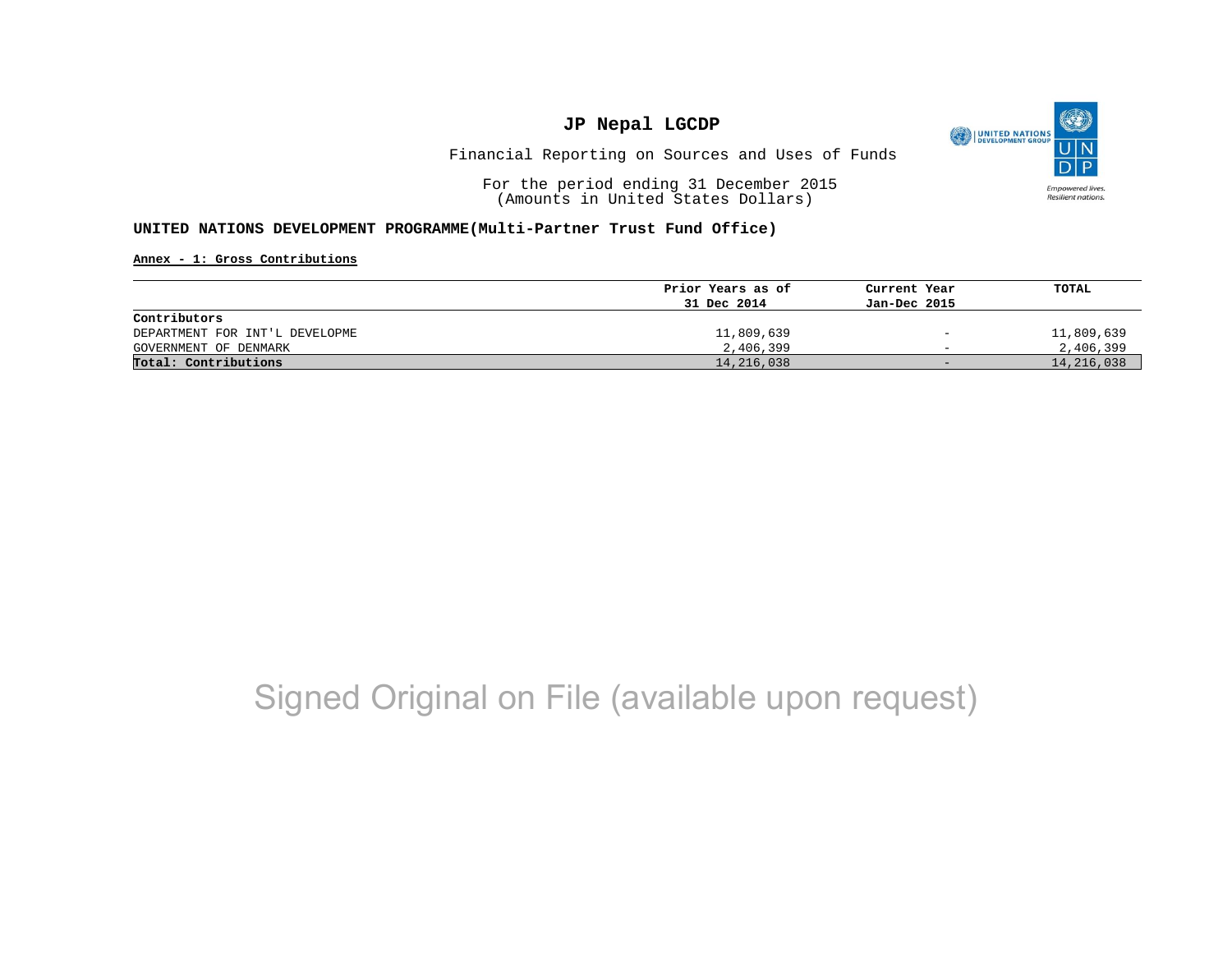

Financial Reporting on Sources and Uses of Funds

For the period ending 31 December 2015 (Amounts in United States Dollars)

#### **UNITED NATIONS DEVELOPMENT PROGRAMME(Multi-Partner Trust Fund Office)**

#### **Annex - 2: Transfers to Participating Organizations**

| Prior Years as of |                          |            |
|-------------------|--------------------------|------------|
|                   | Current Year             | TOTAL      |
| 31 Dec 2014       | Jan-Dec 2015             |            |
| 2,550,000         | $\overline{\phantom{a}}$ | 2,550,000  |
| 2,064,587         | $\qquad \qquad -$        | 2,064,587  |
| 9,459,289         | $\overline{\phantom{m}}$ | 9,459,289  |
| 14,073,876        | $-$                      | 14,073,876 |
|                   |                          |            |

## Signed Original on File (available upon request)